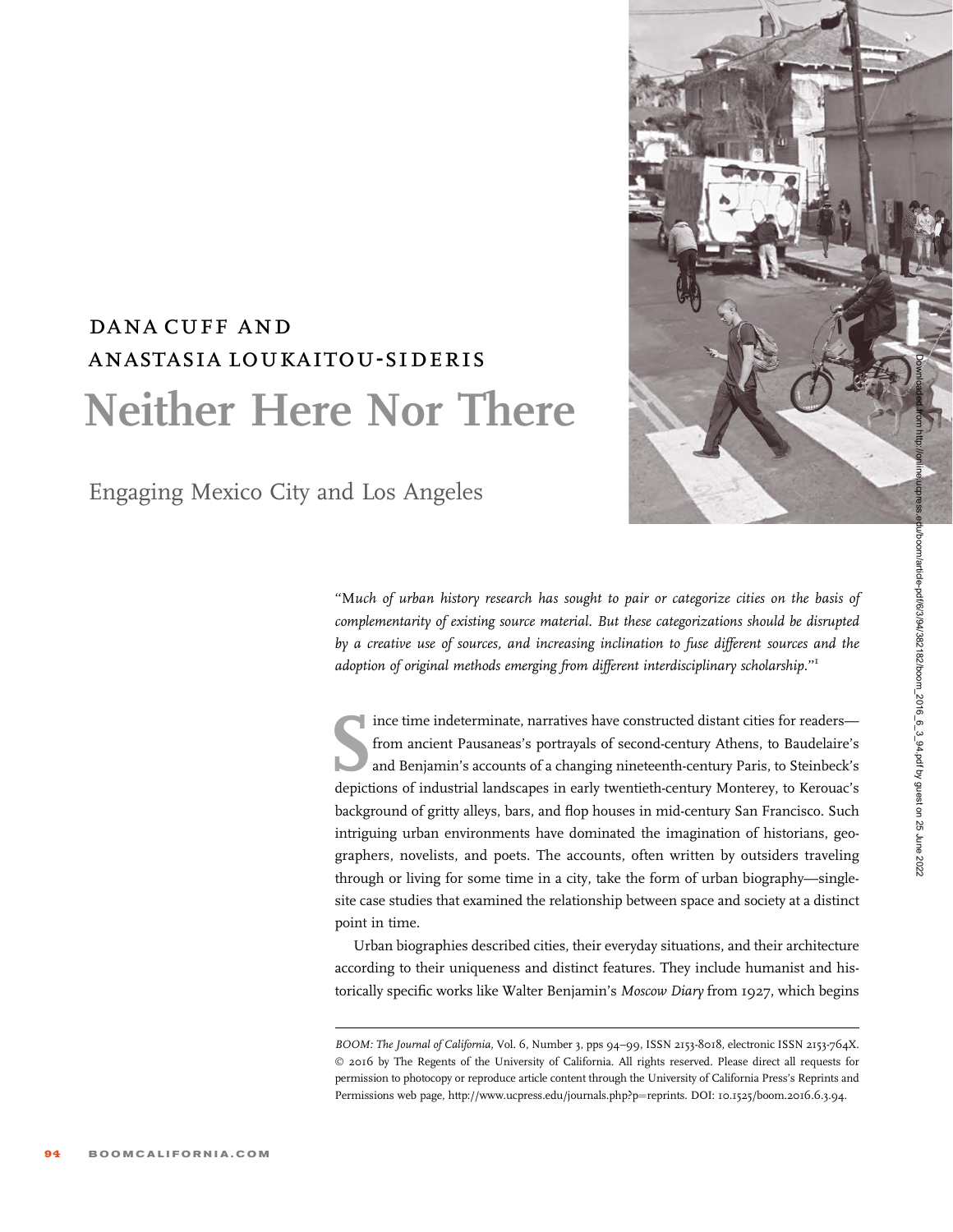

Cyclist cutouts heightening awareness in Boyle Heights. Mockup by Jeannette Mundy.

with a two-page reflection about how he really got to know his hometown Berlin only after visiting the Russian city.<sup>2</sup> Benjamin's characterizations of Moscow, as well as Naples, acknowledge his own Northern European frame of reference and demonstrate that the understanding of one city never stands in isolation.

If sole-city narrative implicitly depends on comparative urban ''other,'' how should we think about similarity and difference? What constitutes a fruitful pairing? Fundamentally, urban comparisons rest on a construction of two independent objects viewed in relation to one another, even though cities are difficult to objectify and their similarities as well as differences are boundless. These are issues that scholars, including ourselves, have struggled with in order to better understand the settings of metropolitan life.

Early twentieth-century versions of comparative urbanism generally spanned vastly different cities by relying on the cotemporaneous theories of modernity and development.<sup>3</sup> Urban anthropology, history, geography, ecology, and sociology were born from their parent disciplines to conceptualize and even promulgate a more modern, progressive, cosmopolitanism. With the rise of urban studies in the twentieth century, theories about cities—rather than

the cities themselves—framed relationships among them so that the American sociologist Robert Park could discuss London, San Francisco, Osaka, and Bombay in a single sentence.<sup>4</sup> In this instance, Park's notion of a "world-city" served as an abstract structure or theory to scrutinize any individual metropolis.

However, in an era of globalization, transnational flows, and cross-border relationships and influences, this singlesite focus became increasingly unsatisfying. Scholars who considered it ''parochial'' and ''ethnocentric''<sup>5</sup> questioned its utility and argued that ''the day of the individually posed idiosyncratic study of a town that has no particular analytical purpose  $\dots$  is now on the wane."<sup>6</sup> In the wake of this, over the last four decades, comparative urbanism has flourished, triggered by a desire to identify, compare, contrast, or juxtapose parallel phenomena that happen in multiple sociospatial contexts and likely influence one another. Starting in the 1970s, a number of scholars began touting the need for comparative urban research that opens the eyes to broader urban phenomena that can be compared across municipal boundaries and national borders.<sup>7</sup> Underlying comparative approaches is the notion that urban imaginaries—this is, cities as they are imagined, contemplated, and written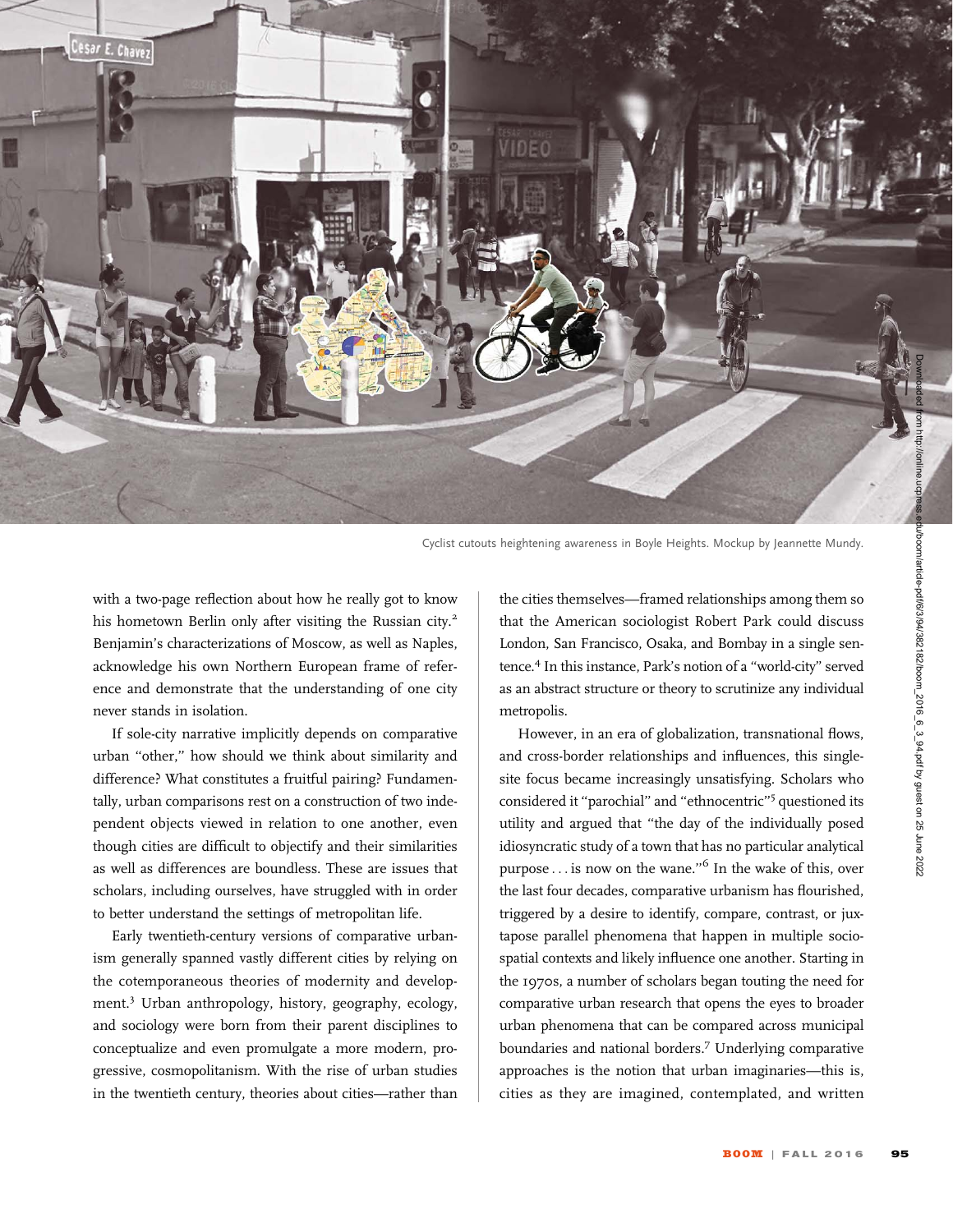

about—are '''sites of encounters with other cities' mediated through travel, migration and the circulation of images, goods, and ideas.''<sup>8</sup>

Comparative studies require identification of similarities and differences of at least two entities and use the city or the nation-state as their unit of analysis. But they are also criticized as overly constrained by fixed entities and arbitrary divisions such as municipal or national boundaries. In reality, urban networks and influences are dynamic, diverse, and transcend such boundaries.<sup>9</sup> The emphasis on comparison may also bring along the danger of homogenizing differences and disregarding local particularities in favor of extracting universal lessons to urban issues and problems.<sup>10</sup>

The flaws of comparative studies have been further exposed by postcolonial theorists critical of studies of nonwestern cities and their residents by scholars from the west, which they argue led to culturally inaccurate, even exoticized, representations and understandings of those regions.<sup>11</sup> They criticize the kind of patronizing view, for example, that may see Shanghai as the image of Los Angeles's future, which in turn points the way for the even more ''undeveloped'' Mexico City. Geographer Jennifer Robinson argues that urban models of both difference and similarity are inadequate: ''The persistent incommensurability of different kinds of cities within the field of urban theory is out of step with the experiences of globalization, and the ambitions of postcolonialism suggest that simply universalizing western accounts of cities is inappropriate.''<sup>12</sup> Contemporary urbanists cannot and should not imagine that global cities are converging to become more alike, nor exoticize their differences. This conundrum has not slowed the production of comparative urban research.

In more recent years, a transnational perspective has gained favor in urban studies. This arose in response to criticism that comparative urbanism suffers from a static perception of the urban.<sup>13</sup> In contrast, transnational approaches focus on interdependencies, movements, and flows across borders in regions and subregions.<sup>14</sup> The goal of such approaches is to understand urban settings and experiences, as composed by multiple regional, ethnic or institutional identities and forces.<sup>15</sup> In other words, transnational urban studies wish to take down arbitrary divisions between entities so that both their interconnections as well as collisions become more apparent.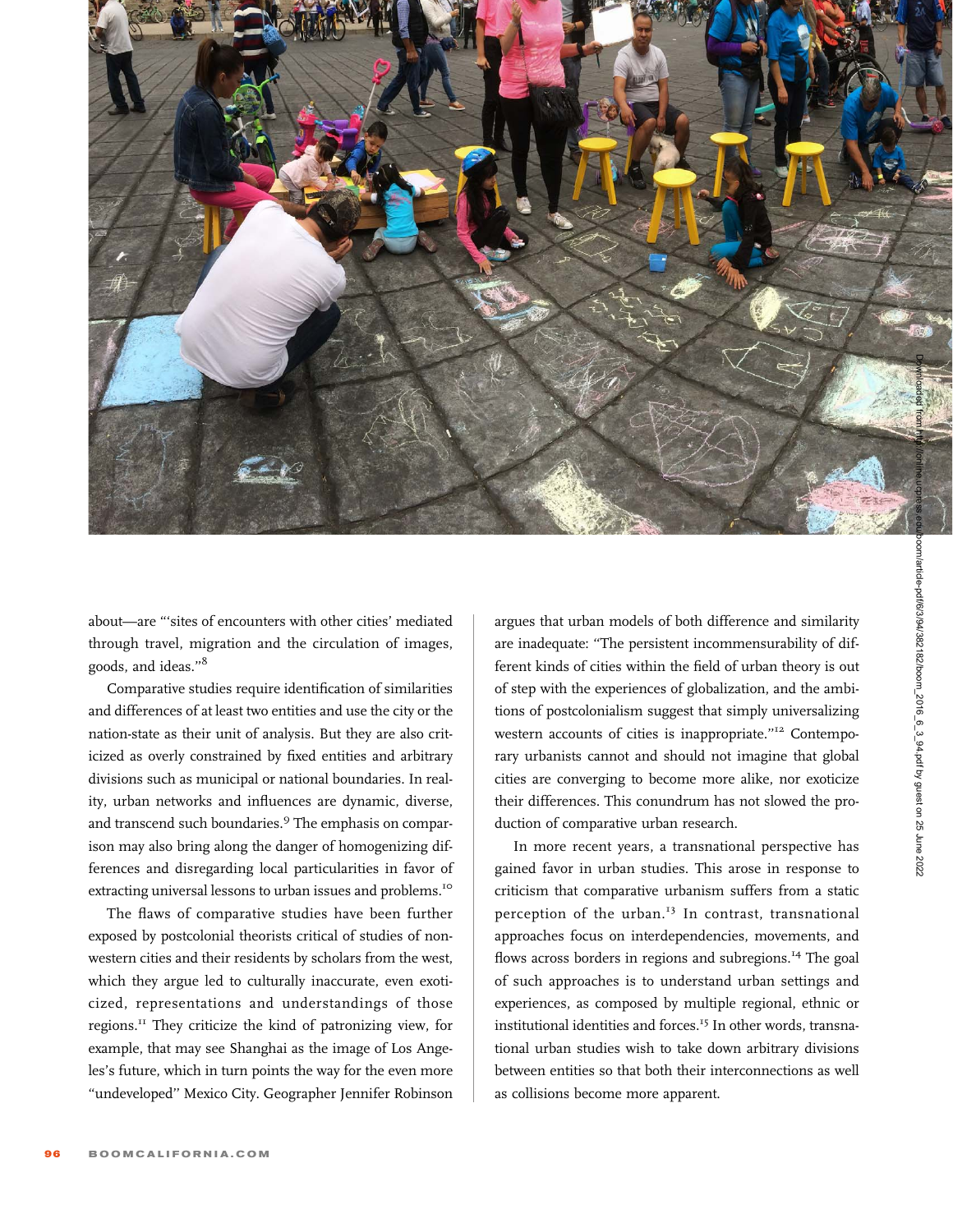

Children reclaiming the street for play in Mexico City. Photograph by Ryan Hernandez.

For transnational studies to build on the work of previous generations of scholars, urban data and ethnographic evidence that was collected and limited by administrative borders must be reexamined so that ''transnational forms and processes are revealed.''<sup>16</sup> This requires employing multiple methodological lenses and traditional and nontraditional units of analysis to study the metropolis that may derive from different disciplinary fields. This is where Urban Humanities enters, with its blended trajectories and influences from urban planning, architecture, and the humanities.

If theories of globalization rest on constructs of the state, networks, economic flows, and data, transnationalism emphasizes human connections and their socio-spatial impacts, including migration, immigration, border crossings, political refugees, practices of economic exchange, as well as multicultural artistic influences and hybrid urban landscapes. Rather than flows and networks, urban humanities considers interweavings, intimacies, conflicts, collectivities, and engagement among different people and their socio-spatial contexts. If comparative urban studies lead, in the simplest sense, to ideas of same and different, a transnational urban humanities helps to better understand past and presently linked practices between urban settings and culture.

There are three interrelated ways that urban humanities go beyond conventional comparative urban studies and contribute to our understanding of the urban. The first concerns fused practices of scholarship by which we explore the human dimension of transnationalism. This fusing of different data sources and methodologies from fields of study such as film, mapping, spatial and social ethnography, and public arts interventions helps enrich the description and understanding of the urban (see for example the ideas of Banfill, Presner, and Zubiaurre in this issue of Boom). The second contribution can be described as the projective imperative of urban humanities—that is, the obligation of urban scholarship to open up possibilities and envision alternative and better futures. This is distinct from the modern project's interest in globalization and innovation, and from the development model's particular focus on improvement through policy for those deemed deserving. For urban humanities, the emphasis on possibility rests on comprehending a complex past in relation to an intricate present, in order to construct a potential future that is neither obvious nor shared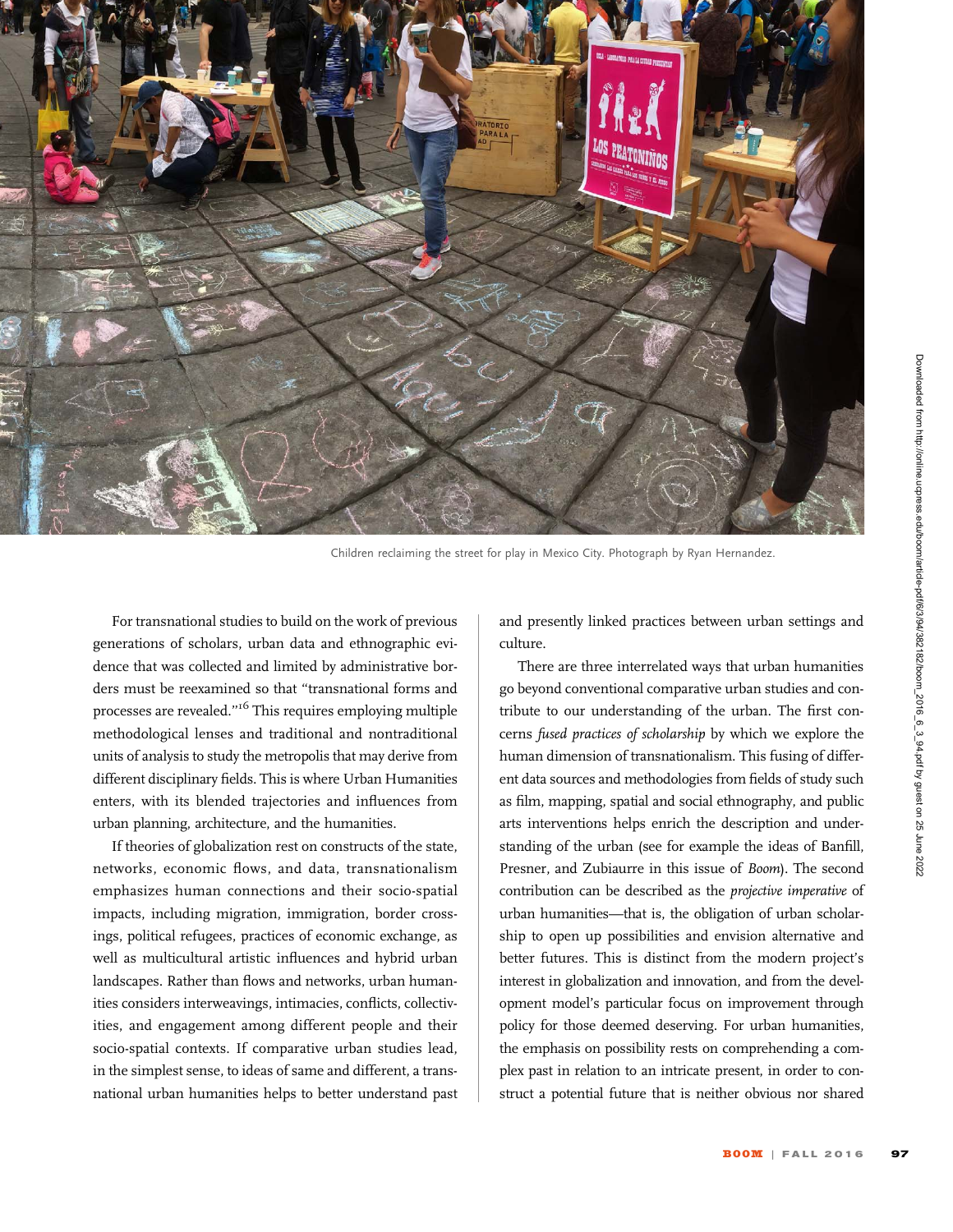

Photographs of participants at a Boyle Heights bicycle advocacy event. Photograph by Lucy Seena K Lin.

without immersive debate. The latter is part of engaged scholarship, the third quality of an urban humanist approach. Urban humanities scholars working in cities uphold their own agency along with that of others, as intrinsically political, ethical, and positional. To some extent, the projective and engaged character of urban humanities expands upon those very qualities of architectural design practices. A focus on thick methods, open possibility, and engaged scholarship builds upon Benjamin's thinking about cities by resisting conventional objects of comparison like nation or state. Instead, critically framed questions and more nuanced understandings of the connectivity and influences among urban places are favored.

To flesh out this perspective, consider two studies, one in Mexico City and the other in Los Angeles. Both cities erode notions of ''here'' and ''there'' that underlie conventional comparative urban studies, because like other polyvalent locales they comprise multiplicities on nearly every dimension of analysis. Their intimate interconnections extend through centuries, connections made literal through conquests, immigration, environmental issues, and economies, to name a few. That connective tissue sets the context for two activist studies of spatial justice in specific urban streets: research in Mexico City about reclaiming neighborhood streets for children's play, and in Los Angeles, about heightening awareness of bike commuters of necessity, for workers whose primary means of transportation is biking.

From the Mexican governmental organization Laboratorio para la Ciudad, the construct of ''legible policy'' was adopted to create new urban imaginaries in which streets dominated by automobile traffic could be opened to new uses by neighborhood children and other residents and bike commuters. Families living in a Mexico City neighborhood called ''Doctores'' joined in a series of street closures in which playing children took the place of the regular automobile traffic, exposing connections between shop and garage owners, multigenerational residents, and street vendors. The temporary closures were consistently marked in